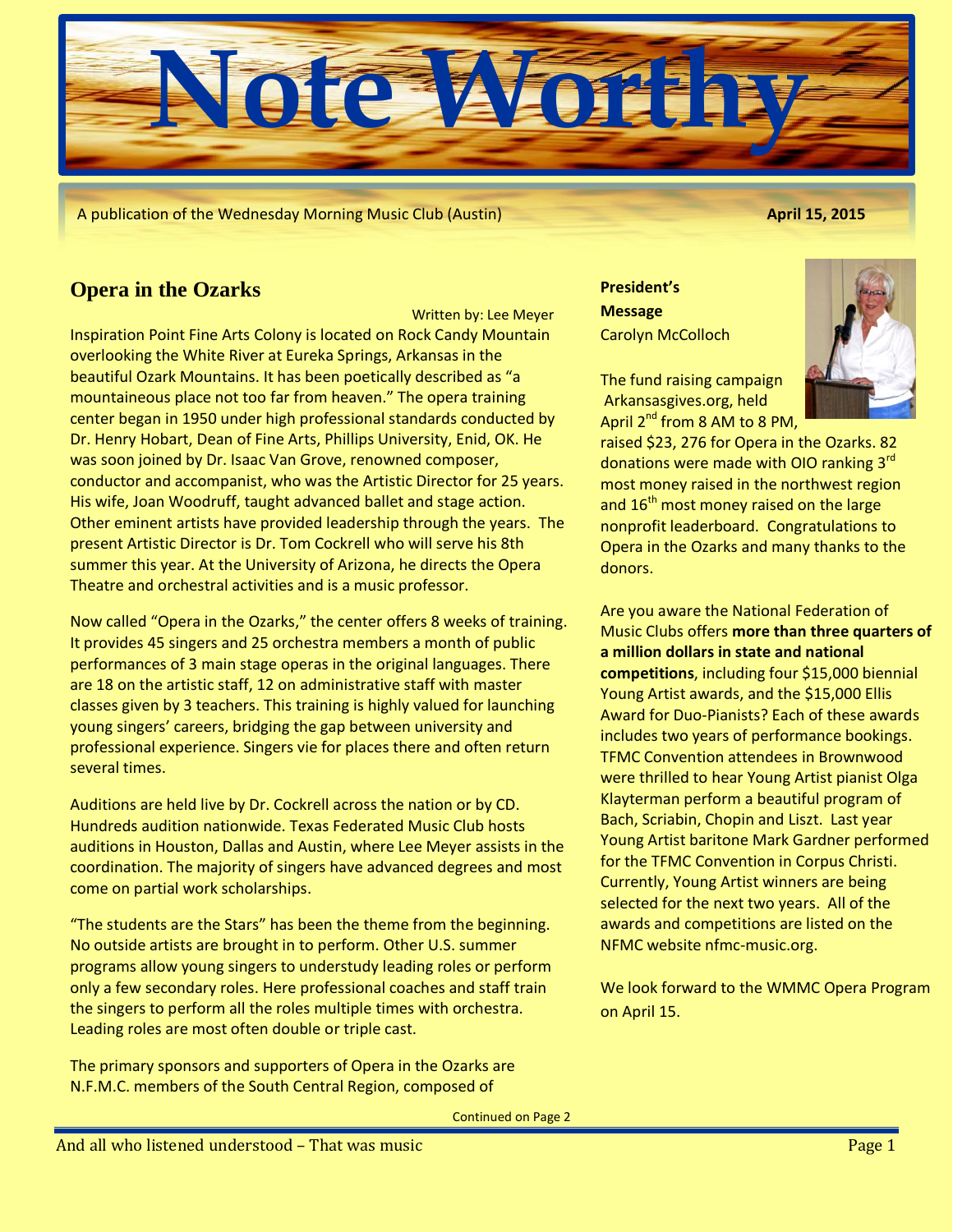Oklahoma, Arkansas, Missouri and Texas Federations. Texas joined in 1989 and gives 2 half scholarships to singers annually. This July the new N.F.M.C. President, Mr. Michael Edwards, will be attending as the national guest and banquet speaker.

A dozen alumni are currently artists at the Metropolitan Opera, such as Mark Delavan, William Johns, Maria Kanovya, and Louis Otey. More than 2 dozen alumni perform at regional opera companies. In late April, tenor Jason Slaydon sings in Austin Opera's *Don Giovanni*. He is a graduate of Texas State University. In May and June, Austin's own tenor Casey Finnigan sings two leading roles in *Turandot* and *Carmen* at Naples Opera and St. Petersburg Opera in Florida.

In mid July many Texas Federation members attend the final performances, as well as the Regional Conference and the Governing Board and Trustees meetings in Eureka Springs. Opera tickets are \$15 or \$20 each. The main stage operas this summer will be *La Traviata* – Verdi, *Tales of Hoffman* – Offenbach and *Cinderella* – Rossini. A free matinee performance is offered of *Cinderella*, the touring children's version.

We invite you to join with local club friends and other Texans who are going, July 14-19. Speak to Lee Meyer, Trustee's President, or Sue Breuer, Vice President of the Governing Board, if you are interested in going.

An additional attraction is the new Crystal Bridges Museum of American Art in nearby Bentonville, the most important new museum in the U.S. Alice Walton, Wall-Mart heiress, used her fortune to build and stock its many galleries with paintings and sculptures from Colonial times to the present. There is no entry fee. There is a nice café called Eleven for lunch.

#### **Katharine Shields, soprano**

## **About the Performers for April 15, 2015**

Katharine Shields has performed recitals, opera, and Gilbert and Sullivan in Boston and Austin. In addition to WMMC she volunteers for Austin Opera and the Settlement Club.

#### **Mary Parse, piano**

Mary Parse began playing hymns for Sunday school in the fourth grade, and she was full-time organist at her church from eighth grade through high school. During undergraduate school at Austin College, she was the pianist for the vocal studio and the college choir. She has continued to play for churches, singers and instrumentalists ever since, and she loves collaborative music-making.

#### **Juan Carlos Rodriquez, tenor**

D.M.A. candidate at UT-Austin from Puerto Rico, a student of David Small.

#### **Dr. Charles Dillard, piano**

UT -Austin in Collaborative Piano

### **Andy Eaton, bass-baritone**

Senior at Baylor University from Flower Mound, studying with Robert Best, Andy attended Opera in the Ozarks in 2013 and will be attending in 2015 singing leading roles in two operas.

#### **Dr. Maxine Gomes, piano**

Maxine Gomes earned piano performance degrees from the New England Conservatory of Music in Boston and New York University where she received her Ph.D. She pursued a dual career in New York for many years as a music teacher and solo pianist giving numerous recitals and FM radio broadcasts on Long Island and New York City. After earning a Professional Diploma in Administration, Maxine took a hiatus from music and had a career in school administration on Long Island, New York. Maxine, again, is enjoying performing in the metropolitan Austin area.

| <b>Welcome New Associate Member</b> | Dr. Greg Shields, violin,                  |
|-------------------------------------|--------------------------------------------|
|                                     | 2001 Big Canyon Drive. 78746, 512 327-2488 |